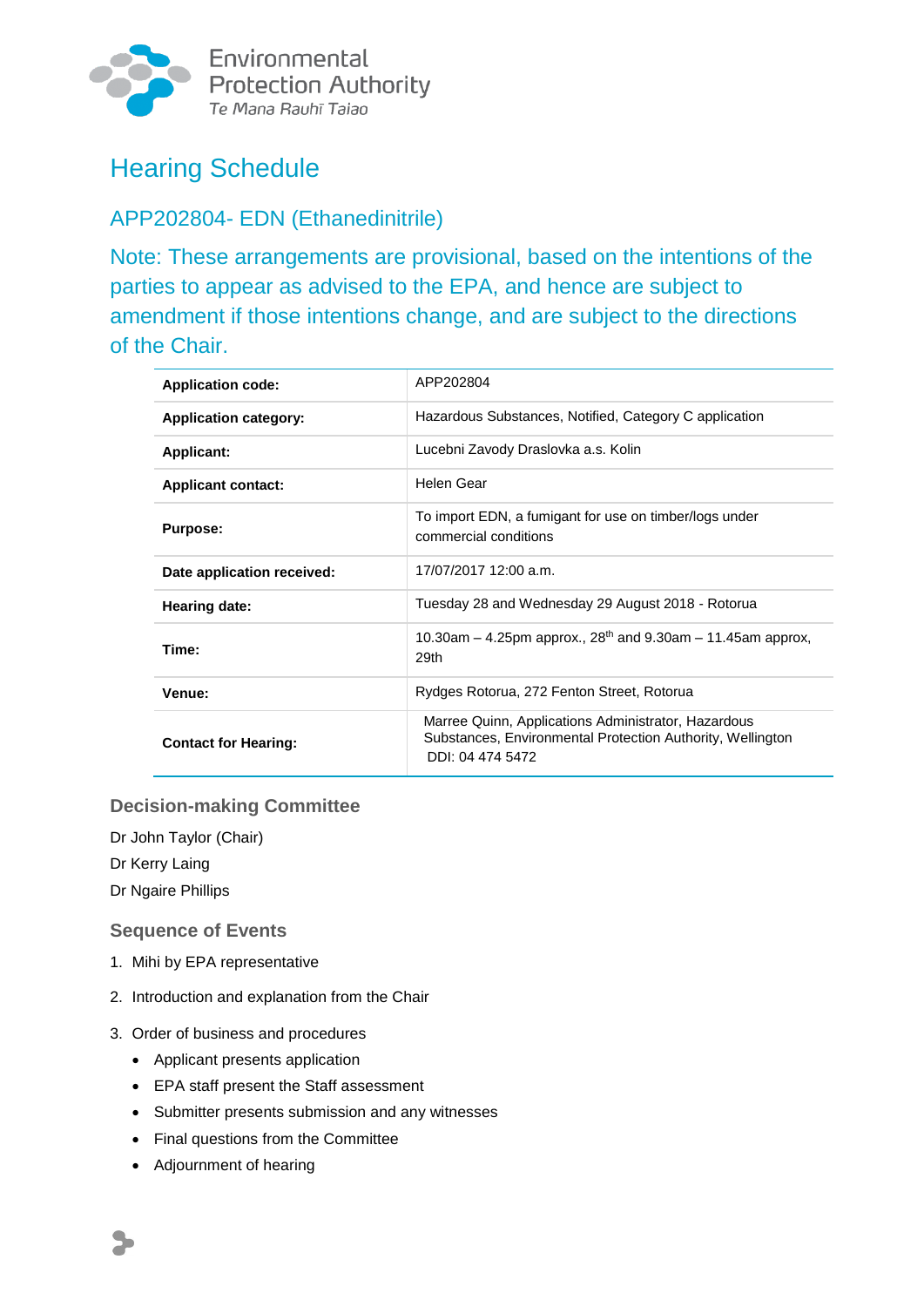The above is a guide only and the conduct of the hearing will be at the Chair's discretion and in accordance with the guidelines provided

#### **Submissions**

Submitters have been allocated a maximum of 15 minutes (including questions) unless they have previously requested additional time to speak to their submissions. The order of appearance is detailed over the page.

#### **Presentation of Evidence and Information**

Pre-circulated evidence (including submissions) will be taken as read by all parties and does not need to be read verbatim at the hearing. Presenters should use the limited time available to highlight key points, and remember to allow time for questions of clarification and explanation.

Witnesses may refer to published material authored by others as part of their evidence. Sources of such material should be clearly identified. Witnesses presenting such information are expected to be able to justify their use of such information and to be questioned on their analysis and conclusions relating to such information.

Where information is presented at a hearing that has not been disclosed to the EPA or to the other parties, the Chair may adjourn the hearing to allow other parties, including staff of the EPA, to assess and respond to the new information.

There will be no cross-examination of parties or their witnesses at the hearing. At the conclusion of each person's evidence, the Chair and members of the Decision Making Committee may ask questions of that person. The Chair will then invite any other party to put questions of clarification or explanation to the witness. Such questions may be put only with the leave of the Chair who has the discretion to disallow any question.

#### **Final Decision**

At the end of all the presentations the Committee will adjourn the hearing and will make its decision in private. A final decision will be made usually within 30 working days but may be longer if further information is sought by the Committee. You will be notified of the decision and it will also be available on the EPA website at www.epa.govt.nz.

#### **News Media Guidelines**

- The EPA has a media policy for hearings, available on request or on the website. The EPA is a semi judicial body and therefore Committee members do not comment on applications. General enquiries about the application process can be directed to Mark Wardle. Please contact Mark (Senior Advisor, Communications) on (04) 474 5501.
- Copies of relevant papers will be available from the EPA beforehand, or at the hearing.
- No cameras (still or video) or tape recordings are permitted after proceedings are formally under way. EPA staff can assist to set up for "scene setting" shots at the start or during the break.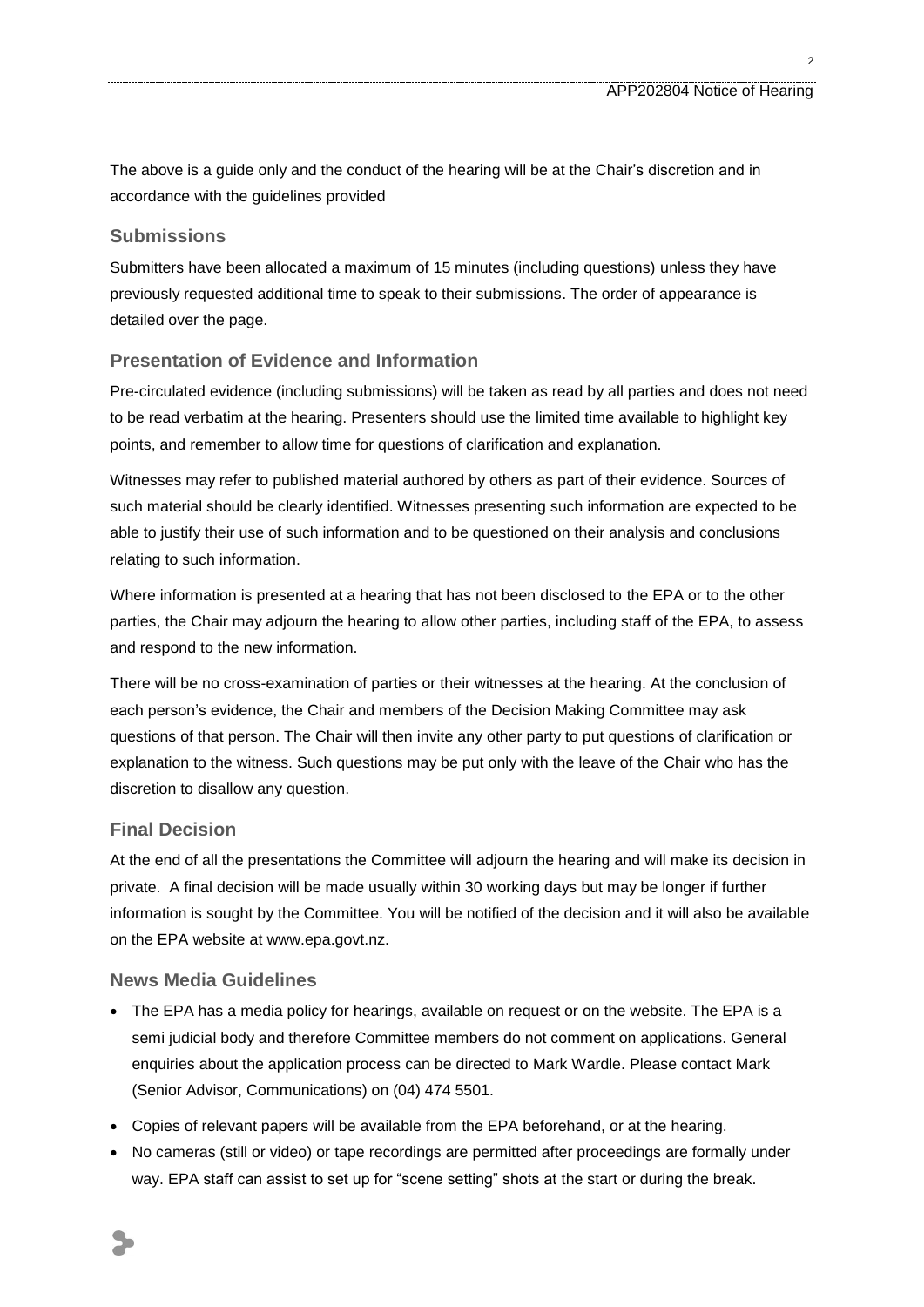#### **Contact details**

If you need to contact someone at the hearing please text the administrator on 021 116 4975.

**Hearing Venue** Rydges Rotorua 272 Fenton Street Rotorua



#### **Housekeeping Details**

- Coffee and tea making facilities will be available. Parties are responsible for their own food arrangements
- Cell phones should be turned off
- No food will be permitted in the hearing room
- No filming or photos of proceedings to be taken
- Please refer to the map for directions to the venue.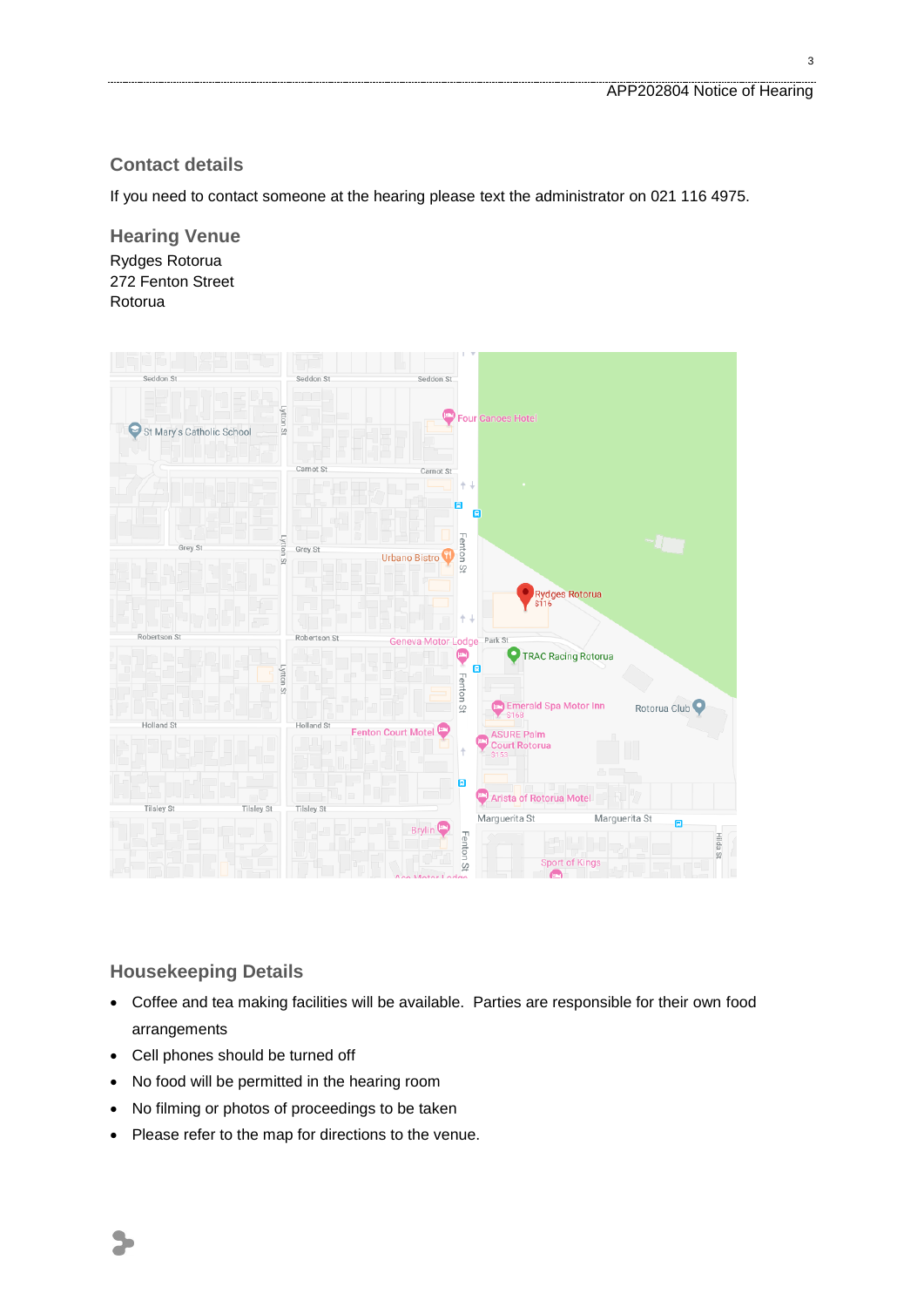#### **Order of Business**

Please note that these are approximate session times and are dependent on the length of questioning by the Committee and the appearance of submitters at the hearing.

| <b>APP202804 Hearing Schedule</b> |                                                             |                                                                 |                     |  |  |  |
|-----------------------------------|-------------------------------------------------------------|-----------------------------------------------------------------|---------------------|--|--|--|
| Rotorua, Tuesday 28 August 2018   |                                                             |                                                                 |                     |  |  |  |
| $10.30$ am $- 10.45$ am           | Mihi                                                        | Julian Jackson, EPA representative                              |                     |  |  |  |
| $10.45$ am $- 11.00$ am           | Introduction and<br>explanation<br>Record of appearances    | Dr John Taylor, Chair, Decision Making Committee                |                     |  |  |  |
| $11.00am - 12.30pm$               | Applicant presentation                                      | Helen Gear, Lucebni Zavody Draslovka a.s. Kolin                 |                     |  |  |  |
| Lunch Break, 12.30pm - 1.30pm     |                                                             |                                                                 |                     |  |  |  |
| $1.30pm - 2.00pm$                 | <b>EPA Staff assessment</b><br>presentation                 | Dr Teresa Vaughan, HS Senior Advisor, EPA                       |                     |  |  |  |
| $2.00$ pm $- 2.30$ pm             | WorkSafe                                                    | <b>Susan Collier and Philippa Gibson</b><br>WorkSafe            | $(30 \text{ mins})$ |  |  |  |
|                                   | <b>Presentations by</b><br><b>Submitter</b>                 |                                                                 |                     |  |  |  |
| $2.30pm - 2.45pm$                 | Submission 126960                                           | <b>Steffan Browning</b><br>Tauranga Moana Fumigant Action Group | $(15 \text{ mins})$ |  |  |  |
| $2.45$ pm $-3.00$ pm              | Submission 126970                                           | <b>John Armstrong</b><br>Quarantine Scientific Ltd              | $(15 \text{ mins})$ |  |  |  |
| $3.00$ pm $-3.15$ pm              | Submission 126980                                           | Sam Weiss and Eddie Grogan<br>Bay of Plenty Regional Council    | $(15 \text{ mins})$ |  |  |  |
| 10 min break if required          |                                                             |                                                                 |                     |  |  |  |
| $3.25$ pm $-3.55$ pm              | <b>Final questions</b>                                      | <b>Decision Making Committee</b>                                |                     |  |  |  |
| $3.55$ pm $- 4.25$ pm             | Applicant's response to<br>matters raised (if<br>necessary) | Helen Gear, Lucebni Zavody Draslovka a.s. Kolin                 |                     |  |  |  |

### **Hearing adjourns until 9.30am Wednesday 29 August 2018**

| Rotorua, Wednesday 29 August 2018 |                                                          |                                                  |  |  |
|-----------------------------------|----------------------------------------------------------|--------------------------------------------------|--|--|
| $9.30$ am – $9.45$ am             | Mihi                                                     | Julian Jackson, EPA representative               |  |  |
| $9.45$ am $-10.00$ am             | Introduction and<br>explanation<br>Record of appearances | Dr John Taylor, Chair, Decision Making Committee |  |  |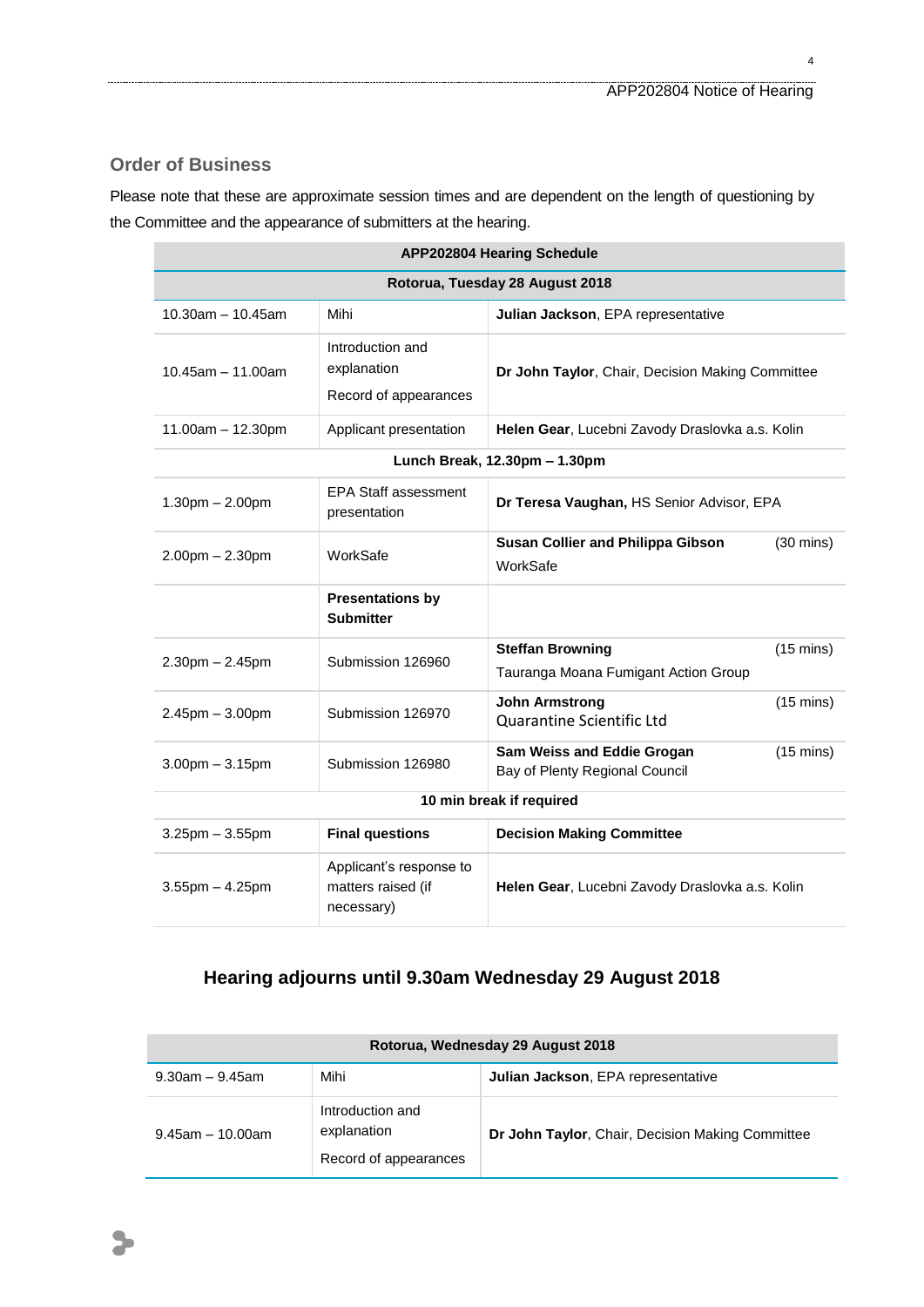|                         | <b>Presentations by</b><br><b>Submitter</b>                 |                                                                                                     |  |
|-------------------------|-------------------------------------------------------------|-----------------------------------------------------------------------------------------------------|--|
| $10.00$ am $- 10.15$ am | Submission 126963                                           | <b>Mark Procter</b><br>$(15 \text{ mins})$<br><b>TPT Forests Limited</b>                            |  |
| $10.15$ am - 10.30am    | Submission 126964                                           | Don Hammond (chairperson)<br>$(15 \text{ mins})$<br>Hammond Resource Management Ltd                 |  |
| $10.30$ am - 10.45am    | Submission 126950                                           | <b>Glen Mackie and Russell Dale</b><br>$(15 \text{ mins})$<br>New Zealand Forest Owners Association |  |
| $10.45$ am - 11.15am    | <b>Final questions</b>                                      | <b>Decision Making Committee</b>                                                                    |  |
| $11.15$ am - 11.45am    | Applicant's response to<br>matters raised (if<br>necessary) | <b>Helen Gear, Lucebni Zavody Draslovka a.s. Kolin</b>                                              |  |
| 11.45am approx.         | <b>Hearing stands</b><br>adjourned for<br>consideration     |                                                                                                     |  |

## Advice to Participants

### (Applicants and Submitters) in Hearings

Hearings are an opportunity for the Authority to be fully informed on an application, and for the parties to put before the Authority information which is relevant to the application under consideration. The emphasis should be on the effects, risks, costs and benefits of the application in the context of the statutory framework of the HSNO Act.

To help ensure that this is the case the following guidelines apply. These guidelines apply to both applicants and submitters.

- 1. Submissions and presentations at hearings (by applicants and submitters) should raise issues which are relevant to the application and are not simply of a general character.
- 2. Issues of a general nature previously dealt with by the Authority in decisions should only be raised in submissions if these contain new information, which helps to further develop the treatment of the issues relevant to *this* application.
- 3. Your presentation should focus on the key points raised in your submission.
- 4. Applicants and submitters are entitled to bring witnesses who will speak to their submission. Witnesses should be able to bring expertise or special knowledge to bear on the matters raised in the submission.
- 5. At least two weeks prior to the hearing, both the applicant and submitters should provide a written list of the witnesses they propose to call, their areas of expertise, and the elements of the